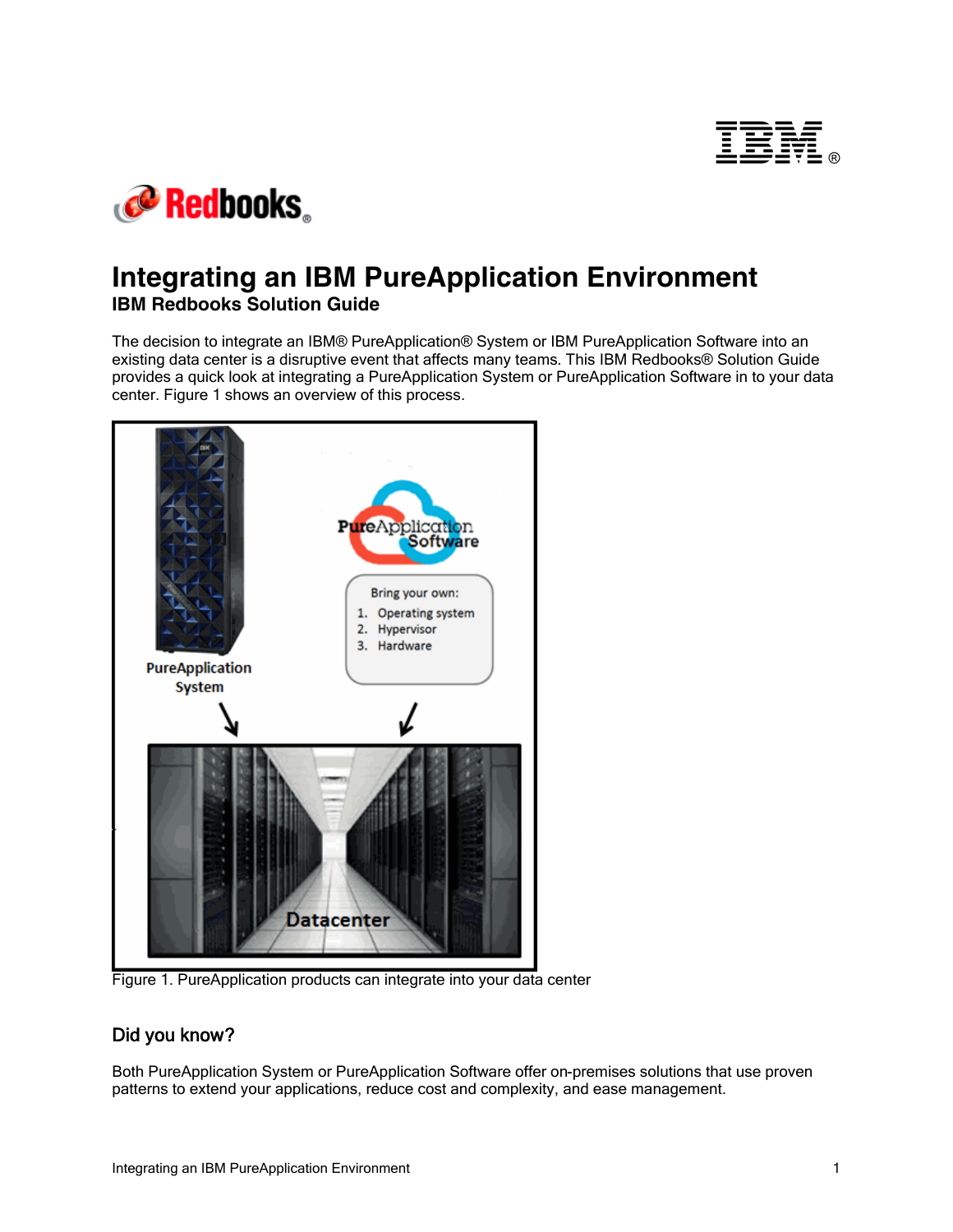## Business value

Integrating either solution into your data center can provide the following benefits:

- Improve efficiency and economics with next-generation technology that maximizes utilization and lowers cost.
- Ease procurement, design, and management with factory-integrated systems and patterns of expertise.
- Increase capacity in real time for high-density virtualization and fluctuating demands.
- Leverage comprehensive resource pooling, automated provisioning, and a single point of management.

PureApplication System is a platform system that is delivered on a single rack that is designed and tuned specifically for transactional web and database applications. It includes integrated technologies, built-in expertise, cloud capabilities, and virtualization capabilities. The platform includes compute nodes, storage nodes, and networking. PureApplication System includes virtualization and management technology. It also includes a library of components, such as operating systems, application servers, database servers, and integration software. These components are built into reusable patterns.

IBM provides patterns for many of the IBM middleware and database products. These patterns can be used as-is, or enhanced to add the required customization. Some of these offerings, such as IBM WebSphere® Application Server and IBM DB2®, are included in PureApplication System, and other middleware offerings can be purchased and installed on the system.

PureApplication Software can be installed on your existing hardware and VMware infrastructure. Unlike PureApplication System, PureApplication Software does not include any hardware, OS images, or middleware. It requires existing hardware components, such as compute nodes, storage nodes, and networking, to be installed in your data center.

Although the PureApplication Software does not include middleware patterns, after it is purchased and installed, these patterns work the same way as in the PureApplication System.

## Solution overview

The architecture of your integration project varies depending on your decision to integrate PureApplication System or PureApplication Software.

The integration solutions that are provided by PureApplication System and PureApplication Software are described in *Integrating PureApplication System into an Existing Data Center*, SG24-8285.

## Solution architecture

PureApplication System is sometimes referred to as a cloud solution "on a rack". All of the aspects of a cloud solution are included on the rack, as shown in Figure 2:

- Networking: Includes an Ethernet and Fibre Channel network.
- Storage nodes and expansion: Developed for virtualized environments. The IBM Storwize® V7000 enables highly efficient and policy-based management of files.
- Compute nodes: Contain components, such as microprocessors, memory, and Ethernet controllers. Virtual machines are deployed to compute nodes.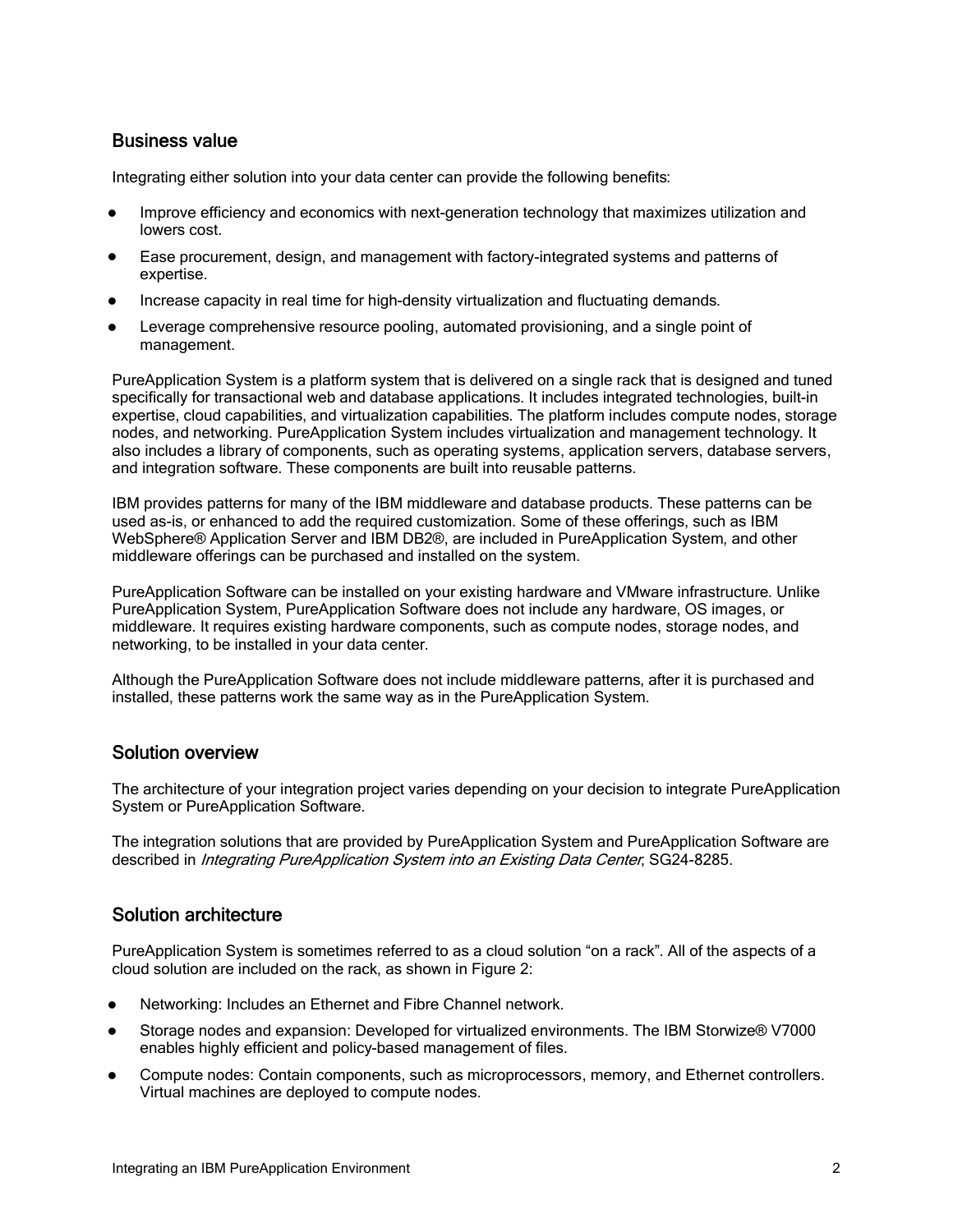- Virtualization management to control the virtualized environment.
- System management to control workloads and other important components.



Figure 2. Simplified architecture of PureApplication System (W2500-384)

#### Solution architecture: PureApplication Software

In general, PureApplication Software can be installed and configured on either a virtual machine running in vCenter 5.1, as shown in Figure 3, or on bare metal, as shown in Figure 4.

#### PureApplication Software on a VM in vCenter 5.1

In this configuration scenario, PureApplication Software and the virtualized compute nodes, networking, and storage are on data centers that are managed by vCenter.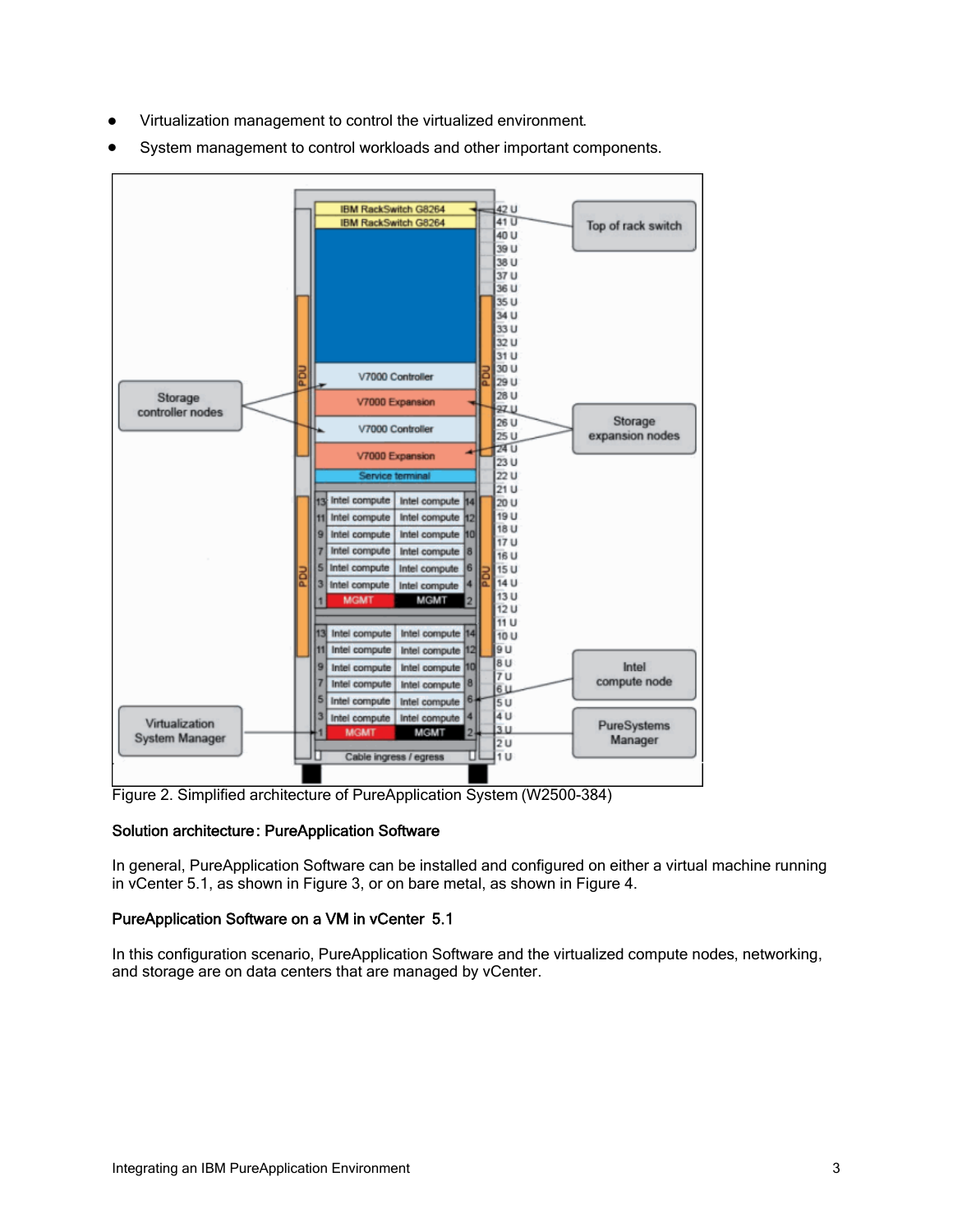

Figure 3. PureApplication Software on a virtual machine

#### PureApplication Software on bare metal

In this configuration, PureApplication Software is hosted on x86 hardware, and the virtualized compute nodes, networking, and storage are hosted in a data center that is managed by vCenter.



Figure 4. PureApplication Software on bare metal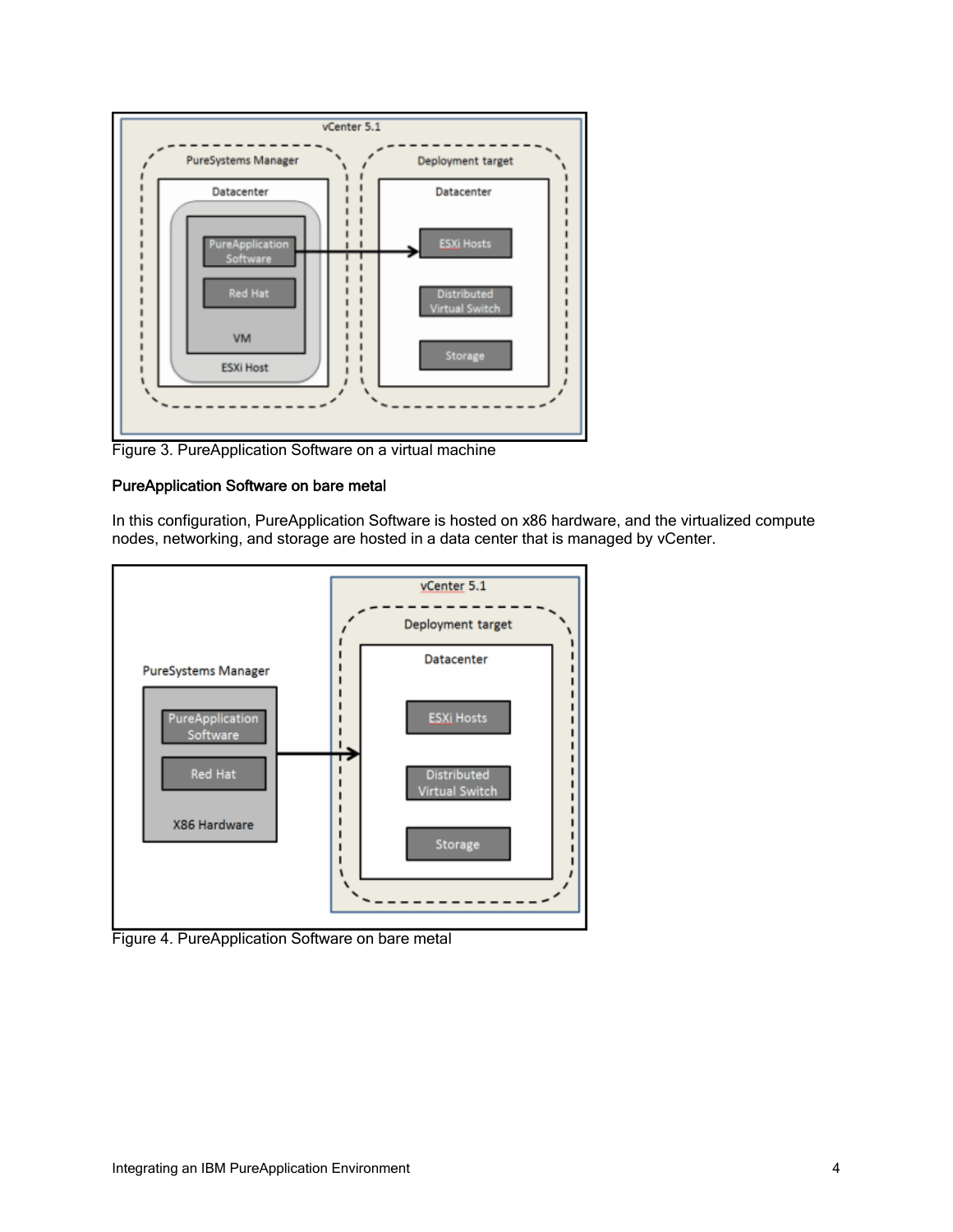## Usage scenarios

Integration and usage scenarios are described in detail in Integrating PureApplication System into an Existing Data Center, SG24-8285. The publication describes integration points and scenarios for PureApplication System and PureApplication Software. The roadmap in Figure 5 aligns specific roles and chapters to provide guidance for an integration project.



Figure 5. Roles roadmap for Integrating PureApplication System into an existing data center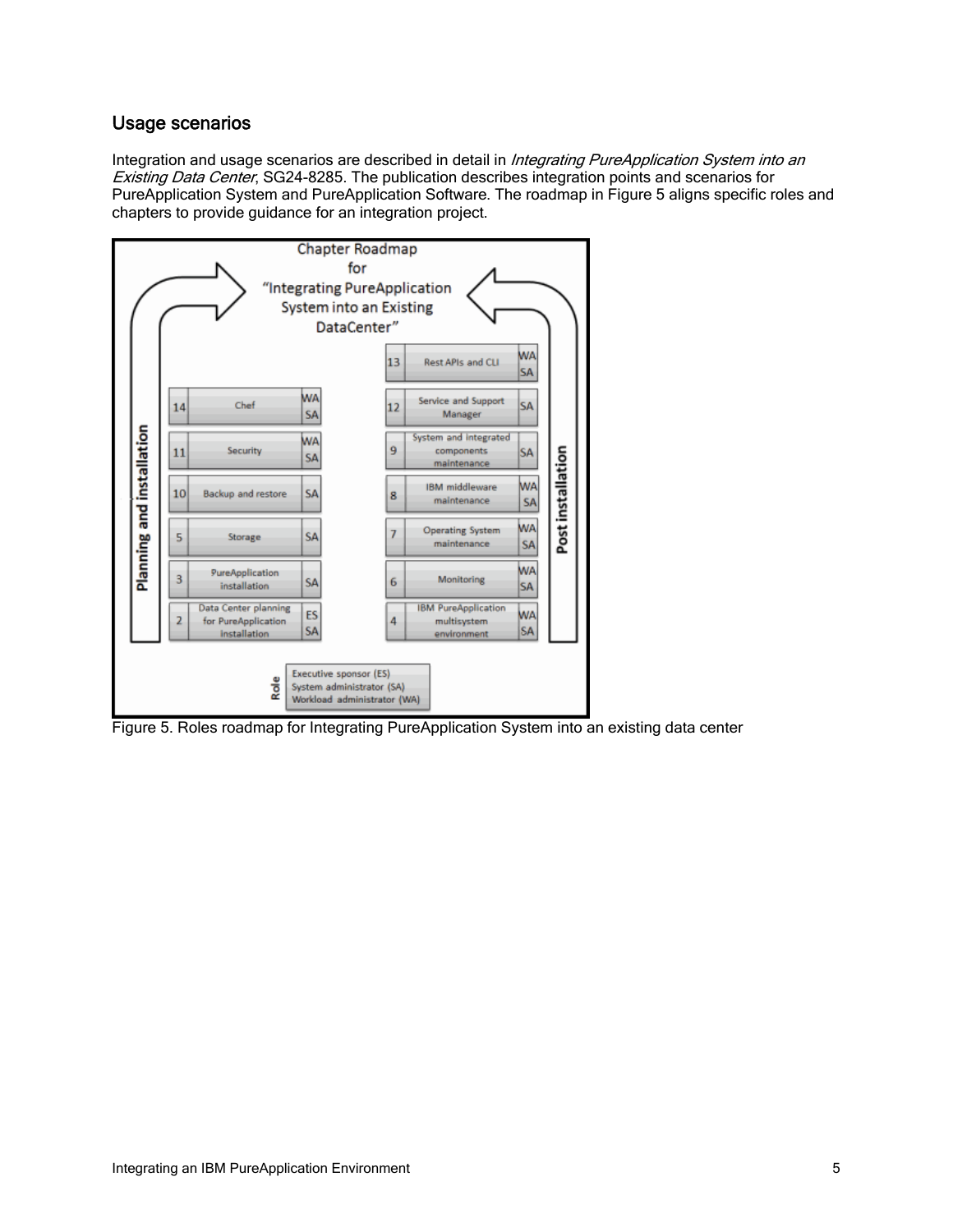## Integration

If you have existing installations of PureApplication System or PureApplication Software, they can be integrated by joining them into a single management domain, as shown in Figure 6.



Figure 6. Single management domain

## Supported platforms

Tables 1, 2, 3, and 4 show the supported platforms for PureApplication System and PureApplication Software.

| <b>Model</b> | Compute   | Memory per core | Storage                 |
|--------------|-----------|-----------------|-------------------------|
| W2500-32m    | 32 cores  | $16$ GB         | 2.4 TB SSD<br>24 TB HDD |
| W2500-64m    | 64 cores  | 16 GB           | 2.4 TB SSD<br>24 TB HDD |
| W2500-96m    | 96 cores  | 16 GB           | 2.4 TB SSD<br>24 TB HDD |
| W2500-128m   | 128 cores | $16$ GB         | 2.4 TB SSD<br>24 TB HDD |

Table 1. Intel - x86 Mini systems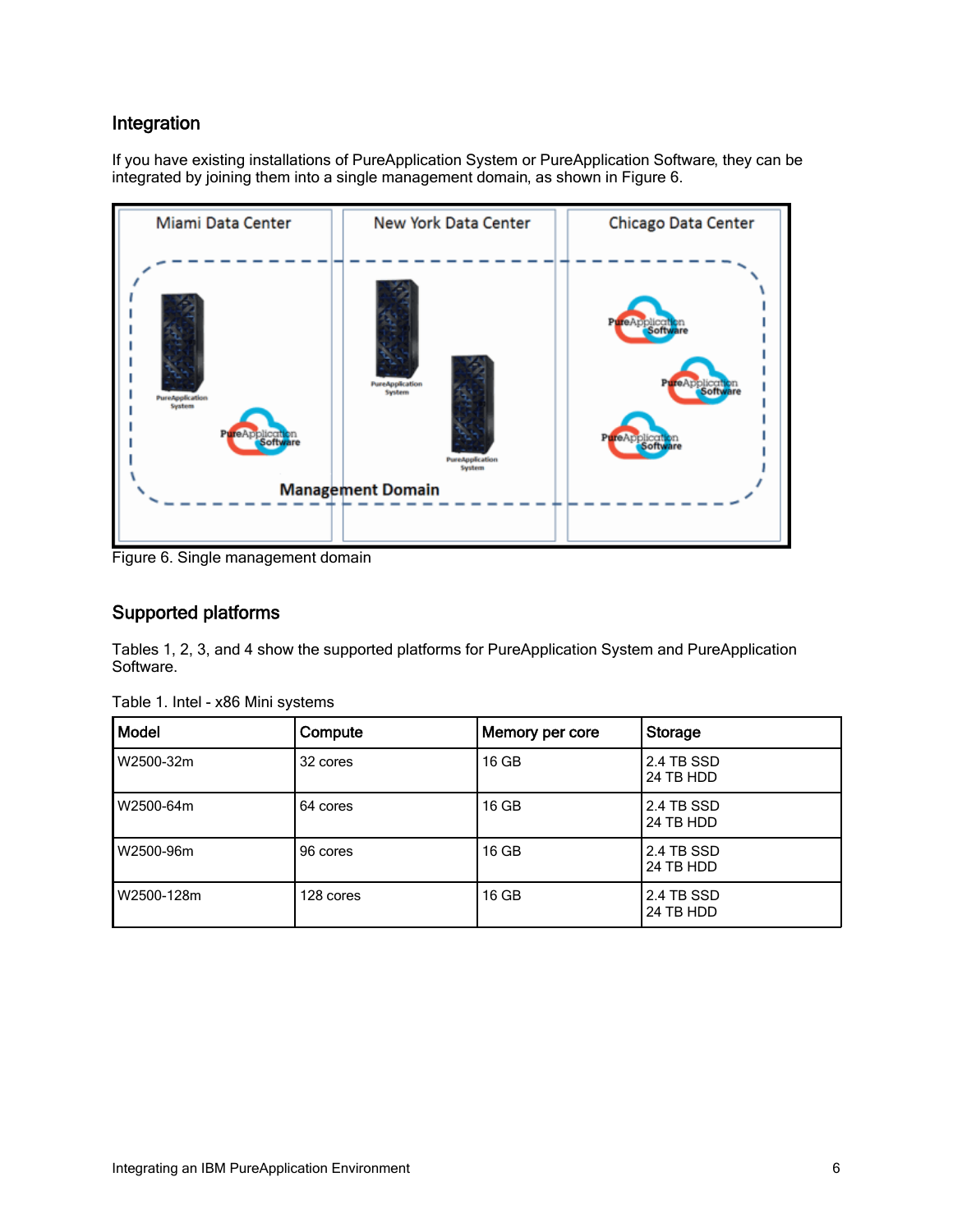| Table 2. Intel - x86 Enterprise systems |
|-----------------------------------------|
|-----------------------------------------|

| Model     | Compute   | Memory per core | <b>Storage</b>          |
|-----------|-----------|-----------------|-------------------------|
| W2500-32  | 32 cores  | 32 GB           | 6.4 TB SSD<br>48 TB HDD |
| W2500-64  | 64 cores  | 32 GB           | 6.4 TB SSD<br>48 TB HDD |
| W2500-96  | 96 cores  | 32 GB           | 6.4 TB SSD<br>48 TB HDD |
| W2500-128 | 128 cores | 32 GB           | 6.4 TB SSD<br>48 TB HDD |
| W2500-160 | 160 cores | 32 GB           | 6.4 TB SSD<br>48 TB HDD |
| W2500-192 | 192 cores | 32 GB           | 6.4 TB SSD<br>48 TB HDD |
| W2500-224 | 224 cores | 32 GB           | 6.4 TB SSD<br>48 TB HDD |
| W2500-320 | 320 cores | 32 GB           | 6.4 TB SSD<br>48 TB HDD |
| W2500-384 | 384 cores | 32 GB           | 6.4 TB SSD<br>48 TB HDD |

Table 3. IBM POWER® Mini systems

| <b>Model</b> | Compute   | Memory per core | Storage                 |
|--------------|-----------|-----------------|-------------------------|
| W2700-32m    | 32 cores  | $16$ GB         | 2.4 TB SSD<br>24 TB HDD |
| W2700-64m    | 64 cores  | 16 GB           | 2.4 TB SSD<br>24 TB HDD |
| W2700-96m    | 96 cores  | 16 GB           | 2.4 TB SSD<br>24 TB HDD |
| W2700-128m   | 128 cores | $16$ GB         | 2.4 TB SSD<br>24 TB HDD |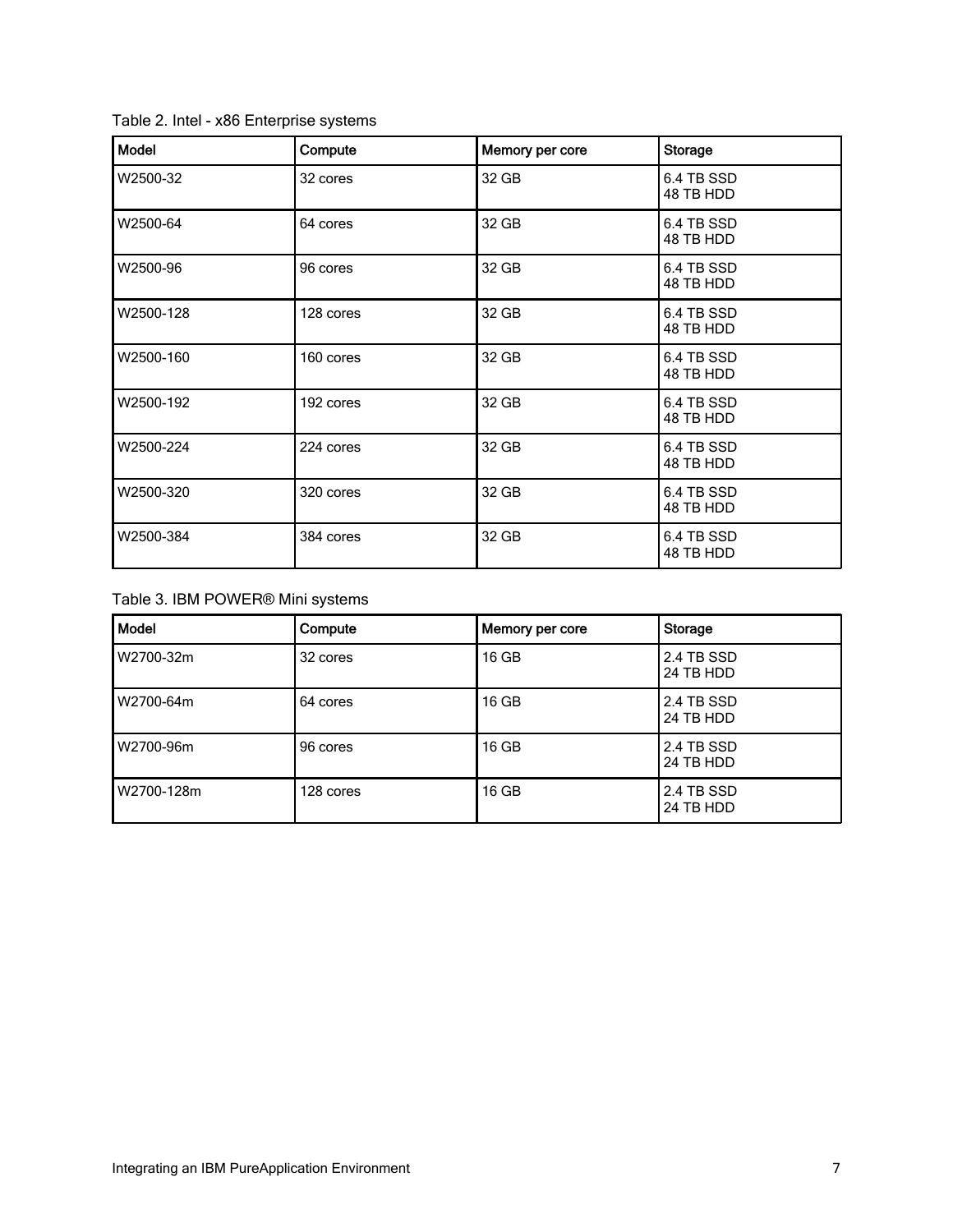| Table 4. IBM POWER Enterprise systems |  |
|---------------------------------------|--|
|                                       |  |

| <b>Model</b> | Compute   | Memory per core | <b>Storage</b>          |
|--------------|-----------|-----------------|-------------------------|
| W2700-32     | 32 cores  | 32 GB           | 6.4 TB SSD<br>48 TB HDD |
| W2700-64     | 64 cores  | 32 GB           | 6.4 TB SSD<br>48 TB HDD |
| W2700-96     | 96 cores  | 32 GB           | 6.4 TB SSD<br>48 TB HDD |
| W2700-128    | 128 cores | 32 GB           | 6.4 TB SSD<br>48 TB HDD |
| W2700-160    | 160 cores | 32 GB           | 6.4 TB SSD<br>48 TB HDD |
| W2700-192    | 192 cores | 32 GB           | 6.4 TB SSD<br>48 TB HDD |
| W2700-224    | 224 cores | 32 GB           | 6.4 TB SSD<br>48 TB HDD |
| W2700-320    | 320 cores | 32 GB           | 6.4 TB SSD<br>48 TB HDD |
| W2700-384    | 384 cores | 32 GB           | 6.4 TB SSD<br>48 TB HDD |

For detailed PureApplication System requirements, see the IBM Knowledge Center article found at the following website:

http://www-01.ibm.com/support/knowledgecenter/SSCR9A\_2.1.0/doc/iwd/gsr\_prerequs.dita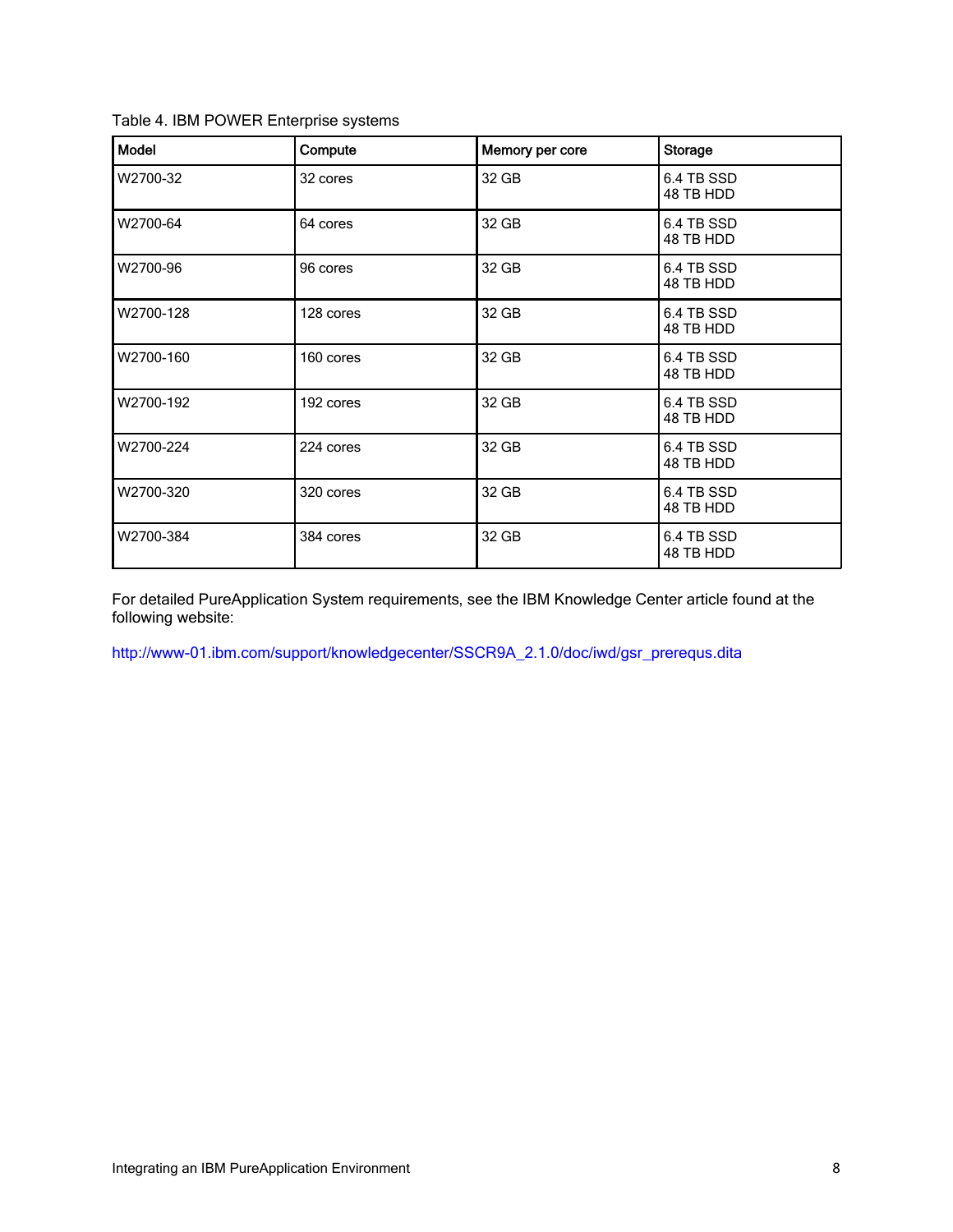#### PureApplication Software

With PureApplication Software, you can use your own hardware and VMware platform. PureApplication Software can be installed in a virtualized or non-virtualized (bare metal) environments. Table 5 provides a generalized list of requirements:

| Requirement                      | <b>Notes</b>                                                                                                        |
|----------------------------------|---------------------------------------------------------------------------------------------------------------------|
| <b>CPU</b>                       | Minimum of 8 cores.                                                                                                 |
| Memory                           | Minimum of 80 GB.                                                                                                   |
| <b>Partitions</b>                | 3 disks.                                                                                                            |
| Red Hat YUM                      | Configured YUM repositories for Red Hat Enterprise<br>Linux Version 6.6 and extra packages for Enterprise<br>Linux. |
| RPM packages                     | Several packages are automatically installed from YUM<br>repositories.                                              |
| Inbound ports                    | Several are required for inbound traffic.                                                                           |
| Ports for internal communication | Several are required for communication between<br>components.                                                       |
| Compute nodes                    | No more than 32.                                                                                                    |

Table 5. Overview of PureApplication Software requirements

The key ingredient to using PureApplication Software is the virtualization environment. It must be configured before installing PureApplication Software. Table 6 and Table 7 outline those requirements.

Table 6 Installation requirements for PureApplication Software Version 2.1.0.1

| PureSystem Manager Red Hat<br><b>Enterprise Linux version</b>              | <b>vCenter version</b>                                   | <b>ESXi version</b>                    |
|----------------------------------------------------------------------------|----------------------------------------------------------|----------------------------------------|
| x86 64-bit Red Hat Enterprise Linux<br>Version 6.6 with the latest updates | I vCenter server V5.1U2a<br>or<br>vCenter server V5.5 U2 | l ESXi V5.1 U2<br>or<br>l ESXi V5.5 U2 |

Table 7 Installation requirements for PureApplication Software Version 2.1.0.0

| PureSystem Manager Red Hat<br><b>Enterprise Linux version</b>              | l vCenter version        | ESXi version   |
|----------------------------------------------------------------------------|--------------------------|----------------|
| x86 64-bit Red Hat Enterprise Linux<br>Version 6.6 with the latest updates | I vCenter server V5.1U2a | l ESXi V5.1 U2 |

For detailed PureApplication Software requirements, see the IBM Knowledge Center article found at the following website:

https://www-01.ibm.com/support/knowledgecenter/SSL5ES\_2.1.0/doc/getstart/sysreqs.dita

## Ordering information

These products are available only through IBM Passport Advantage®. For more information, contact your PureApplication sales representative or organizational Passport Advantage representative.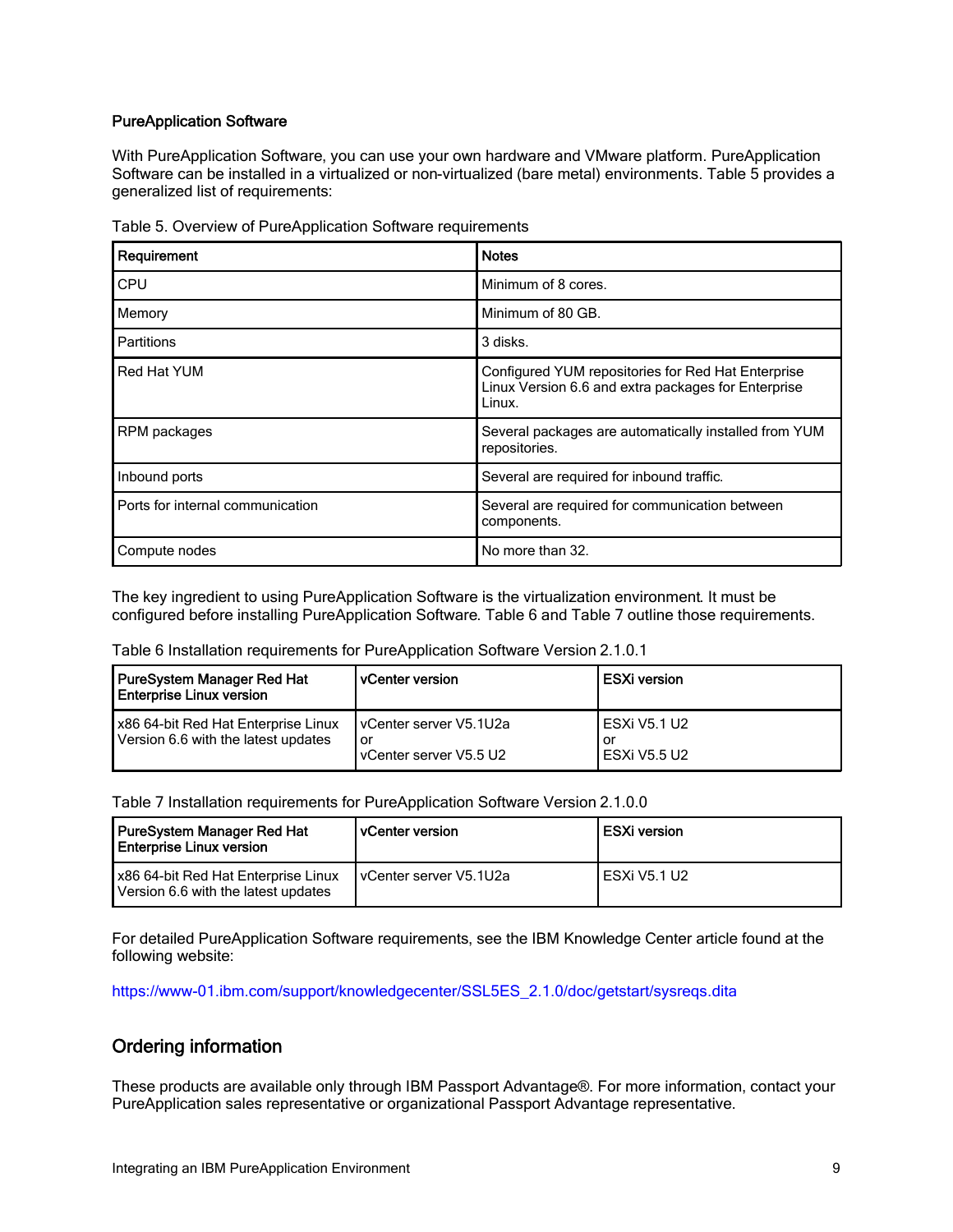Ordering information is shown in Table 8.

| , Program name                  | PID number | Charge unit description    |
|---------------------------------|------------|----------------------------|
| PureApplication<br>System W2500 | 5725-Q93   | Per appliance installation |
| PureApplication<br>System W2700 | 5725-Q94   | Per appliance installation |

#### Table 8. PureApplication System part numbers

Ordering information for PureApplication Software is shown in Table 9.

Table 9 PureApplication Software

| l Program name           | PID number | l Charge unit description          |
|--------------------------|------------|------------------------------------|
| PureApplication Software | ا 5725-Q52 | Per 12-month software subscription |

## Related information

For more information, see the following documents:

- IBM PureApplication System and IBM PureApplication Software product page http://www.ibm.com/ibm/puresystems/us/en/pf\_pureapplication.html
- IBM Offering Information page (announcement letters and sales manuals) http://www.ibm.com/common/ssi/index.wss?request\_locale=en
- IBM PureSystems<sup>®</sup> Centre: http://www.ibm.com/ibm/puresystems/us/en/puresystemscentre.html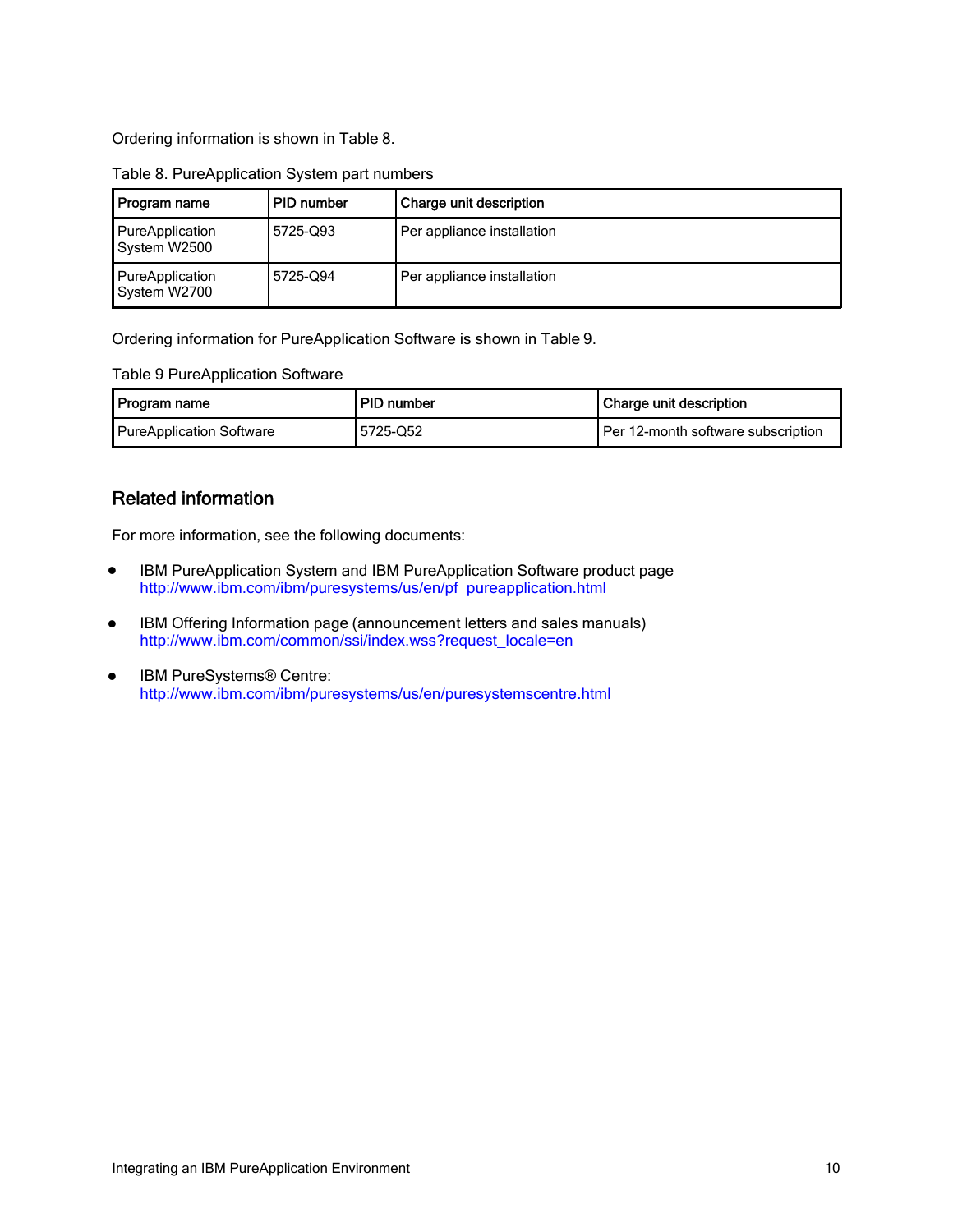# **Notices**

This information was developed for products and services offered in the U.S.A.

IBM may not offer the products, services, or features discussed in this document in other countries. Consult your local IBM representative for information on the products and services currently available in your area. Any reference to an IBM product, program, or service is not intended to state or imply that only that IBM product, program, or service may be used. Any functionally equivalent product, program, or service that does not infringe any IBM intellectual property right may be used instead. However, it is the user's responsibility to evaluate and verify the operation of any non-IBM product, program, or service. IBM may have patents or pending patent applications covering subject matter described in this document. The furnishing of this document does not give you any license to these patents. You can send license inquiries, in writing, to:

IBM Director of Licensing, IBM Corporation, North Castle Drive, Armonk, NY 10504-1785 U.S.A.

The following paragraph does not apply to the United Kingdom or any other country where such provisions are inconsistent with local law : INTERNATIONAL BUSINESS MACHINES CORPORATION PROVIDES THIS PUBLICATION "AS IS" WITHOUT WARRANTY OF ANY KIND, EITHER EXPRESS OR IMPLIED, INCLUDING, BUT NOT LIMITED TO, THE IMPLIED WARRANTIES OF NON-INFRINGEMENT, MERCHANTABILITY OR FITNESS FOR A PARTICULAR PURPOSE. Some states do not allow disclaimer of express or implied warranties in certain transactions, therefore, this statement may not apply to you. This information could include technical inaccuracies or typographical errors. Changes are periodically made to the information herein; these changes will be incorporated in new editions of the publication. IBM may make improvements and/or changes in the product(s) and/or the program(s) described in this publication at any time without notice.

Any references in this information to non-IBM Web sites are provided for convenience only and do not in any manner serve as an endorsement of those Web sites. The materials at those Web sites are not part of the materials for this IBM product and use of those Web sites is at your own risk.IBM may use or distribute any of the information you supply in any way it believes appropriate without incurring any obligation to you. Information concerning non-IBM products was obtained from the suppliers of those products, their published announcements or other publicly available sources. IBM has not tested those products and cannot confirm the accuracy of performance, compatibility or any other claims related to non-IBM products. Questions on the capabilities of non-IBM products should be addressed to the suppliers of those products. This information contains examples of data and reports used in daily business operations. To illustrate them as completely as possible, the examples include the names of individuals, companies, brands, and products. All of these names are fictitious and any similarity to the names and addresses used by an actual business enterprise is entirely coincidental.

Any performance data contained herein was determined in a controlled environment. Therefore, the results obtained in other operating environments may vary significantly. Some measurements may have been made on development-level systems and there is no guarantee that these measurements will be the same on generally available systems. Furthermore, some measurement may have been estimated through extrapolation. Actual results may vary. Users of this document should verify the applicable data for their specific environment.

#### COPYRIGHT LICENSE:

This information contains sample application programs in source language, which illustrate programming techniques on various operating platforms. You may copy, modify, and distribute these sample programs in any form without payment to IBM, for the purposes of developing, using, marketing or distributing application programs conforming to the application programming interface for the operating platform for which the sample programs are written. These examples have not been thoroughly tested under all conditions. IBM, therefore, cannot guarantee or imply reliability, serviceability, or function of these programs.

#### © Copyright International Business Machines Corporation 2015. All rights reserved.

Note to U.S. Government Users Restricted Rights -- Use, duplication or disclosure restricted by GSA ADP Schedule Contract with IBM Corp.